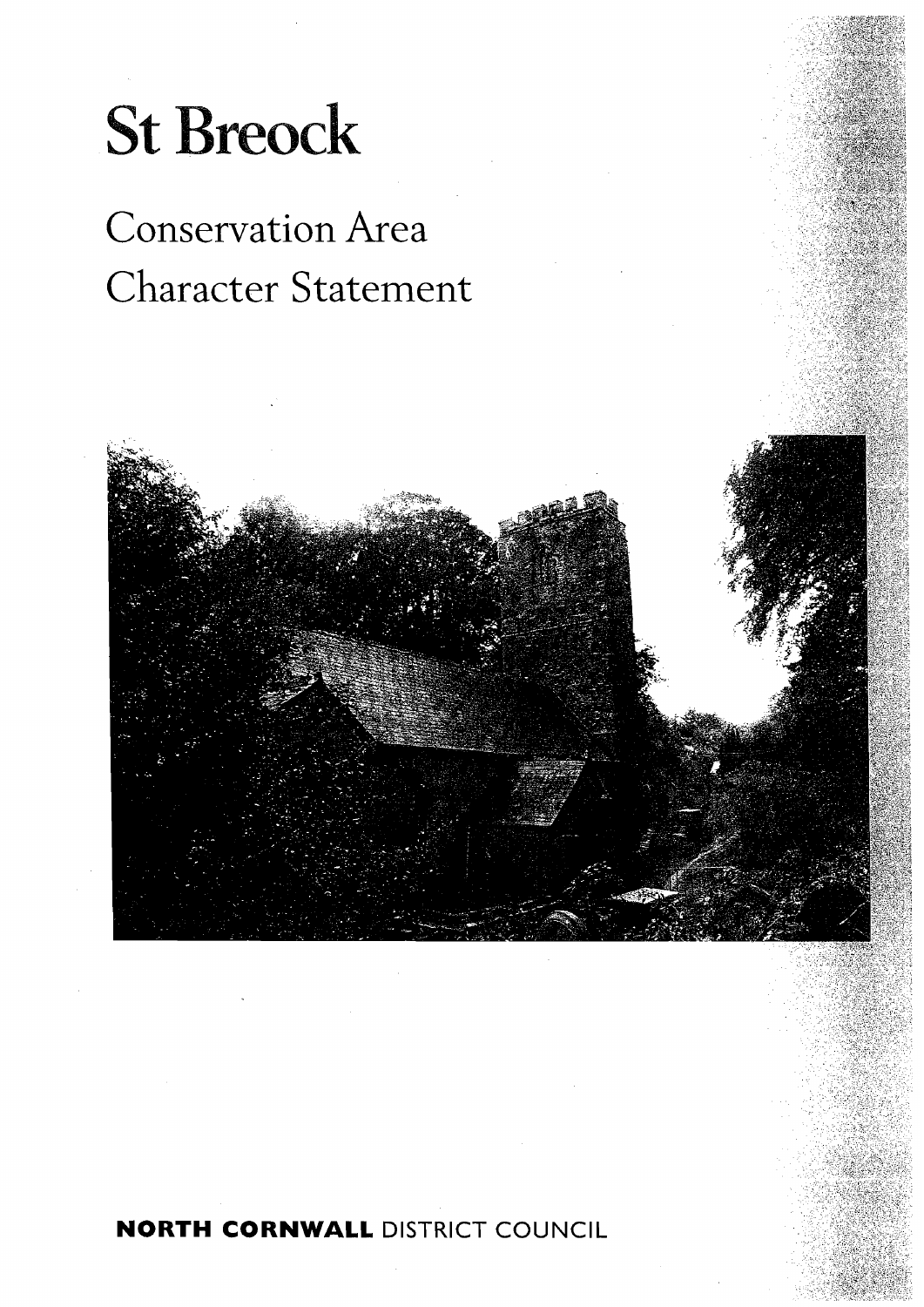#### (front cover)

*St. Breock takes its name from a 6th century Celtic saiilt. The parish chtrrch is largely hidden from vieto in a steep sided valley, surrounded by trees. The present building dates from the 13th* century but has been rebuilt and restored several *times, partly as a result of flooding.* 

#### **INTRODUCTION**

Conservation Areas are designated by local planning authorities under the Planning Acts. Section 69 of the Planning (Listed Buildings and Conservation Areas) Act 1990 defines a Conservation Area as *an area of special architectural or historic interest, the character or appearance of which it is desirable to preserve or enhance.* North Cornwall District Council, as the local planning authority, has a duty to designate appropriate parts of its area as Conservation Areas. At present there are some 8,500 Conservation Areas in England of which 29 are in the district of North Cornwall. During the preparation of the North Cornwall District Local Plan the centre of St. Breock was identified as a potential Conservation Area. Following public consultation it was designated as a Conservation Area by North Cornwall District Council on 3 February 1997.

#### **The Hamlet of St. Breock**

The hamlet of St. Breock is located 1% km (1 mile) south-west of Wadebridge at the convergence of three narrow minor roads from the Royal Cornwall Showground, Wadebridge and Burlawn. It is a quiet and hidden place, situated at the margin of a small steep wooded valley and open downland above. The surrounding land remains primarily in agricultural use; this is reflected in the historical division of land use within the hamlet - the valley houses the ancient Parish Church whilst the common above formed the focus of the working village adjacent to the downs.

St. Breock, which literally means "speckled" or tartan-clad, is named for the Celtic saint of the same name to whom the church was dedicated in 1259. Earlier names for the settlement are those such as 'Lansant' or 'Nansant', generally meaning 'holy valley' or 'valley of the saint(s)' - probably dating back to the 6th century.

Today St. Breock is a very quiet hamlet, with just a few dozen permanent residents. Several properties are used for holiday accommodation and one group of buildings has been converted for use as an antiques gallery.

#### **Conservation Area Boundary**

The Conservation Area Boundary has been drawn to encompass the historic core of the hamlet around the common together with the Parish Church and its immediate valley setting.



*The tiny village clusters arolrnd the conlrnoit at the top of the bridle path leading up from the church. The small scale cottages are built of local stone rubble with rag slate roofs and simple*   $t$ *imber sash or casement windows. Some date back to the 16th century.*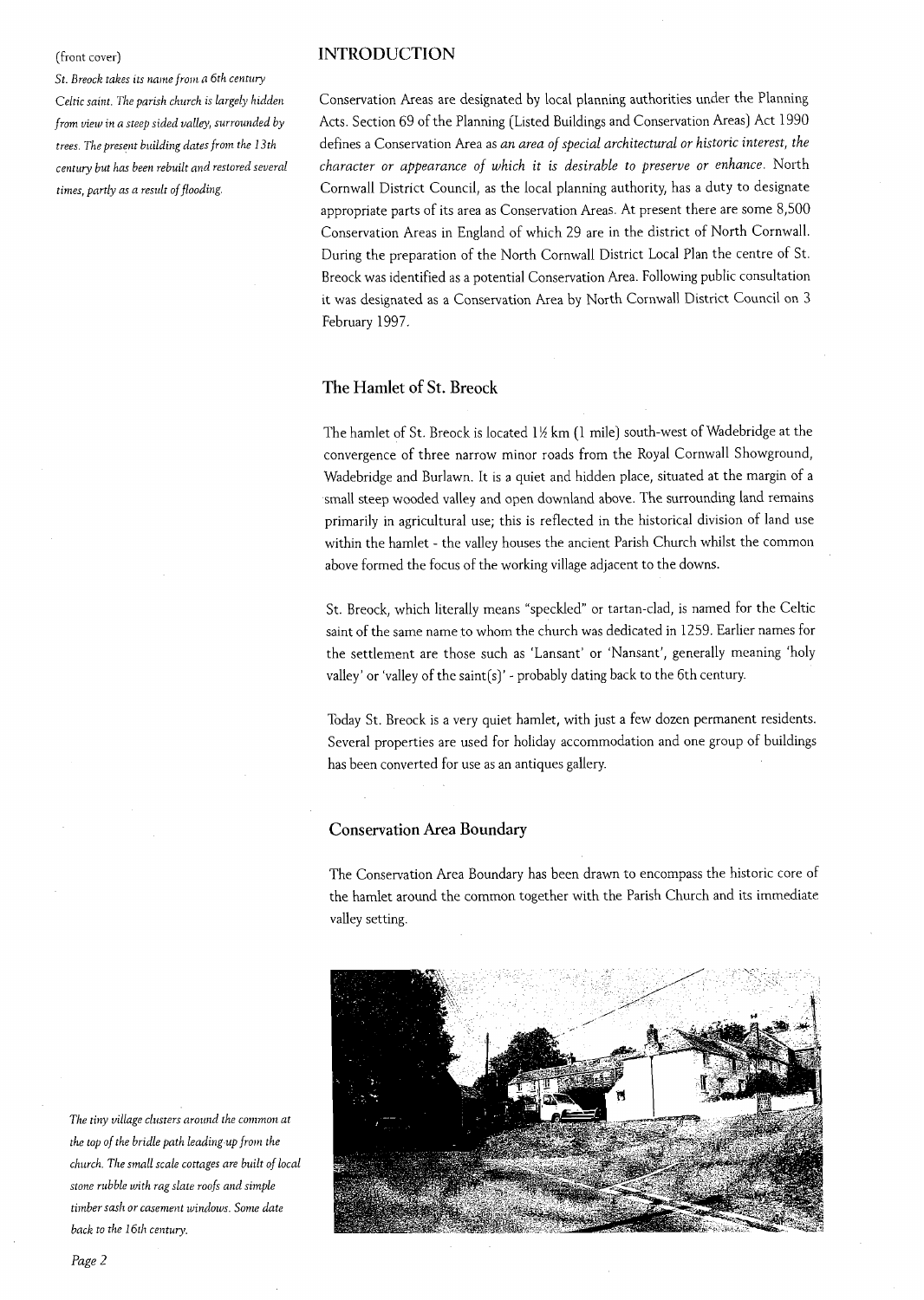The purpose of this statement is threefold:

- to analyse the special character and appearance of St Breock
- to outline the planning policies and controls applying to the Conservation Area
- to identify opportunities for enhancement

#### **THE CHARACTER OF THE CONSERVATIONAREA**

#### **Historical Context**

The downland around St. Breock has evidence of settlement going back to the Neolithic period. St. Breock hamlet's origins are linked more particularly to the Celtic monastic missionary movement of the 6th century. St. Breock himself was brought up in Dyfed (Cardiganshire) and educated in Paris. He was most active in Brittany where he founded an important monastery at St. Brieuc. It is believed that he landed in Wadebridge en route to Brittany around 520 A.D. Certainly St. Breock lies close to traditional monastic migratory routes from South Wales across Cornwall to Brittany. An inscribed stone of this period is located a short distance to the southwest at Nanscowe and nearby Pawton was held by the monastery of St. Petroc's in Padstow until around 835 A.D.

During the Medieval period Pawton Manor was important as one of the Bishop of Exeter's residences during visits to Cornwall - it was here that Bishop Bronescombe stayed in 1259 when he dedicated the church to St. Breock. St. Breock functioned as the mother church for Wadebridge which by 1300 was developing significantly. Many of the historic tombs in the churchyard are those of Wadebridge residents.

Surviving domestic buildings are more recent in origin. St. Breock Place, formerly the Rectory, dates back to the late 17th century. The oldest cottages by the common may have 16th century origins. Other buildings, now in domestic use, formerly had other functions when the hamlet had a much larger population. Next to the church, Chanters was the local inn - Farmers Inn. Behind Couch's Cottage on the Wadebridge road is a low rendered shed which used to be the communal wash house for all the other cottages on the common. The small building behind the wash house was a cobbler's shop and the land opposite Burrow Cot and Endicot was a shared allotment/orchard. In the 20th century the population has contracted considerably and there has been little recent change.

#### **The Present Character and Appearance of St. Breock**

As an aid to understanding, St. Breock is analysed in more detail below, in two sections:

- The Village
- The Church

#### *The Village:*

St. Breock is well hidden and routes to it give little warning of arrival, other than the gateway to the Church of St. Breoke off the Burlawn road. On the final approaches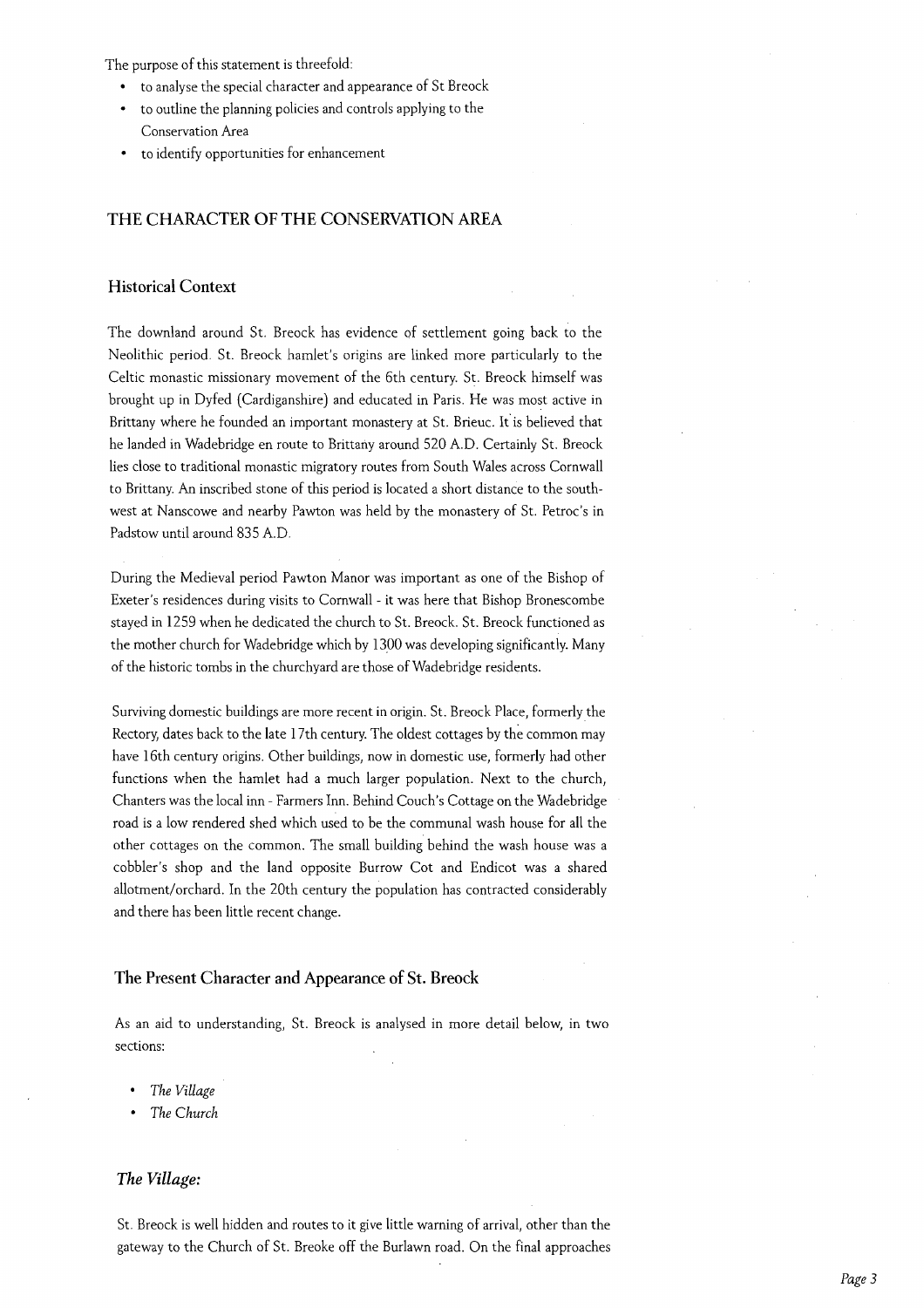

to the village the Burlawn and Royal Cornwall Showground roads cut through sections of bedrock, giving a pronounced sense of enclosure. On the Showground road this feeling is reinforced by the walled gardens of the antiques gallery and St. Breock Place.

The scene opens out only at the very centre where the roads meet the steep bridle path coming up from the church. They converge at the common, a small grass triangle on a terrace near the top of the steep south-facing valley slope. This is the focal point of the hamlet, flanked by the garden wall of St. Breock Place to the west, and overlooked by a group of cottages on its north-east side. To the south of the common, the land drops steeply away down the path to the church and there is a significant view across the valley towards Nanscow and St. Breock Downs. A prominent modern feature in this view is the wind farm on the skyline.

St. Breock's Place, formerly The Rectory, is the largest building in the village. It is a large, fine Georgian fronted building which contains many original features. The house is positioned in a parkland setting of oaks and evergreen oaks behind stone garden walls and gate piers. Together with its associated outbuildings, the complex forms a major feature within the Conservation Area.

In contrast to St. Breock's Place, the terraces of two-storey cottages abutting the common on the north-east side are small and modest in style and character. The buildings link together to form a rambling L-shape, presenting a mixture of textures and materials. Further along the Wadebridge road the small cottage "Nancient" is an older style colourwashed cottage of stone and possibly cob walls. The proximity of the newer dwelling adjacent, "Nanscent", overshadows "Nancient" both in scale and character. Landscape elements here reflect the former working nature of the village - an old communal allotment, small cottage gardens and an orchard. Two large beech trees mark the margin of the village before the scene changes to open farmland beyond.

#### *The Church:*

South of the common a very steep bridle path descends to the Parish Church. On its east side is the new graveyard; on the west a small group of cottages clings

*is a large stone house which was formerly The Rectory. Tholrgh the principal elevation has a*  Georgian appearance, the structure of the house *is considerably older and contains many original interior carpentry and joinery details.* 

*011 the west side of the conlnlon, St. Breock Place*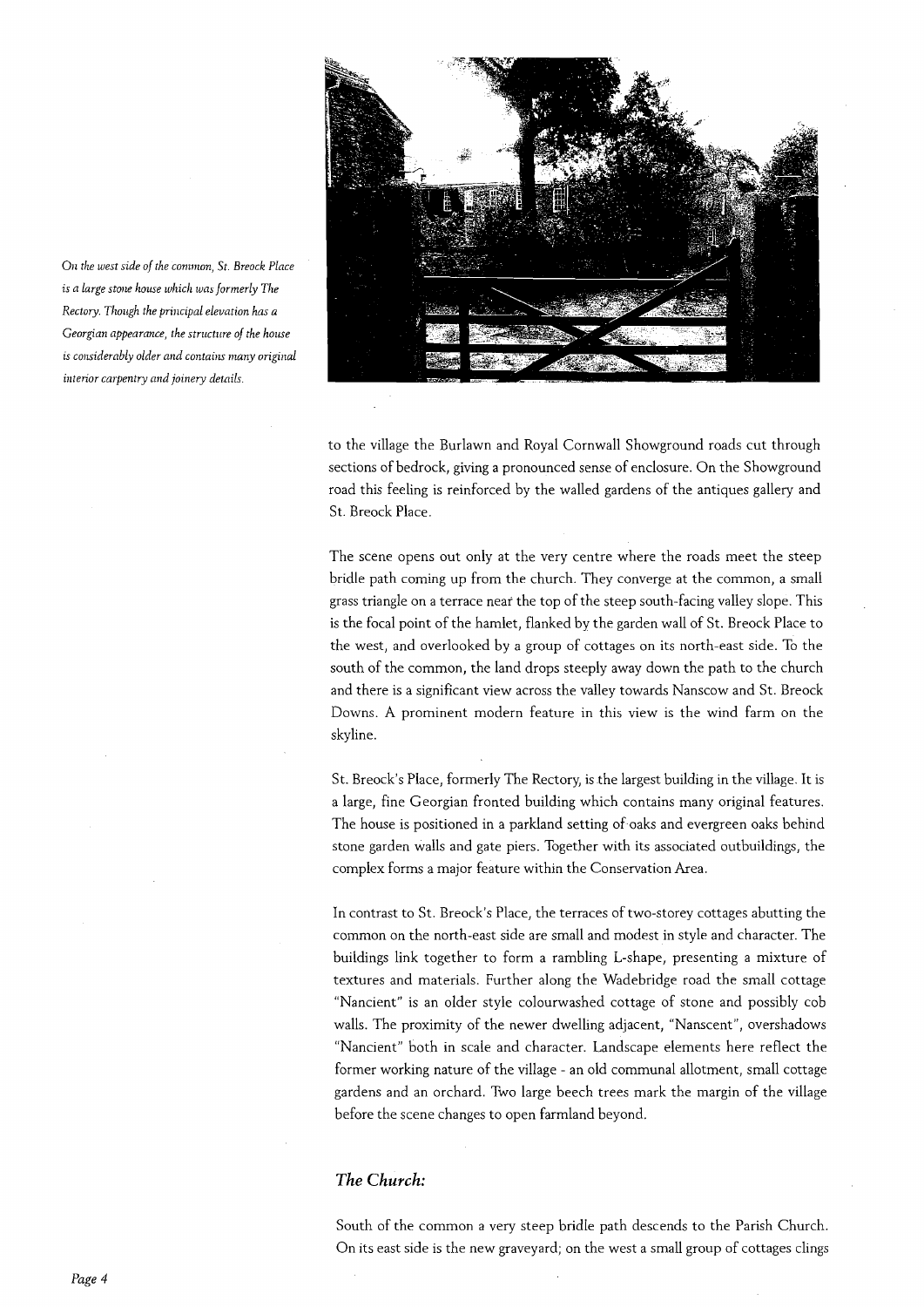to the slope halfway down the path. The path enters the churchyard by way of an unroofed early 19th century wrought iron lych gate. A granite coffin rest is situated immediately inside the gate. Slate steps lead down to a bridge across the stream.

At the bottom of the valley by the stream is the Parish Church, in a concealed location largely hidden amongst trees. Though the church is not architecturally imposing in terms of its position, it is of historical interest. The existing structure dates back to the 13th century, but like many other churches in the area, it was rebuilt in the 15th century when the south aisle and upper part of the tower was added. The battlemented tower is relatively squat in form. Further extensive restoration work was carried out in 1881 and 1966 following flooding.

The valley around the church is a tight 'V' shape with a strong sense of enclosure. It is filled with mature broadleaf trees which are park-like in planting and scale beech, copper beech, ash, sycamore and oak, plus traditional churchyard yews. The old graveyard around the church includes many fine slate memorials. At the east end of the churchyard, Tredinnick Cottage nestles in a secluded position.



*Endicot is probably of 17th century origin, btiilt of cob and rubble stone. The hipped roof is covered in large rag slates, with red clq ridge tiles and mitred hip joints. The gable end of the next door cottage is finished with a traditional wind spur course of slates at the verge.* 

#### **Building Materials**

Most buildings are constructed of local stone rubble, with lime mortar pointing. Some are rendered and colourwashed. Roofs are mostly of rag slate with slate verges, brick chimneys and slate weatherings. Glebe House and the cottage adjacent have asbestos cement roofs. Glebe House has flat brick arches and some brick reveals. Most of the cottages have traditional painted timber casement or sash windows but there are a few modern replacements.

Boundary walls are constructed of random rubble stone, sometimes rendered and painted, with stone copings.

St. Breock Place has random rubble walling with brick arched lintels, a slate roof with matching plain ridge tiles and brick chimneys. Windows are 12 pane sashes. There are granite gate piers and boundary walls.

The church is of random rubble and slate construction.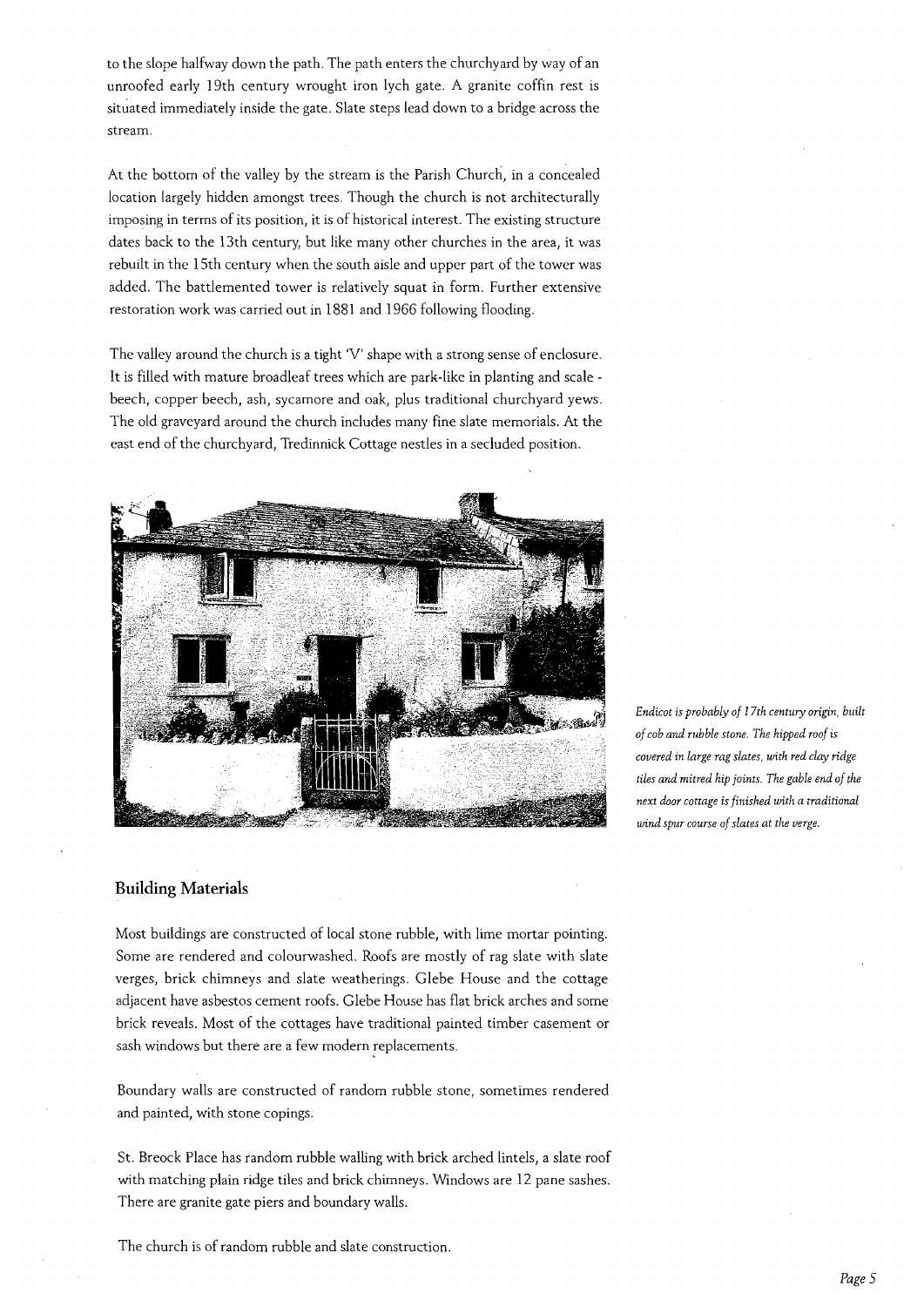#### **PLANNING POLICIES AND CONTROLS**

All planning authorities are required by Sections 71 and 72 of the Planning (Listed Buildings and Conservation Areas) Act 1990 to *pay special attention to the desirability of preserving or enhancing the character or appearance of Conservation Areas.* Local planning authorities - in this case North Cornwall District Council have a duty to *formulate and publish proposals for the preservation and enhancement of any parts of their area which are Conservation Areas.* This statement seeks to respond to that statutory duty.

Guidance on planning policies in Conservation Areas is provided at a variety of levels. Government guidelines are given in Planning Policy Guidance Note 15 *Planning and the Historic Environment* (PPG 15). English Heritage also publishes advisory leaflets. At county level, the Cornwall Structure Plan provides a strategic policy framework in its Countryside and Built Environment chapter. At local level the North Cornwall District Local Plan forms the basis for planning decisions. The policies contained in the *The Historic Environment* section of its Environment chapter are particularly relevant. Supplementary planning guidance is provided by this Character Statement and by the North Cornwall Design Guide.

St Breock is also subject to particular policies which are described in more detail in the North Cornwall District Local Plan. The settlement is not designated for any further development. The valley of the brook to the east of the church is a Cornwall Nature Conservation Site.

Owners of property within the Conservation Area should be aware that the designation of a Conservation Area automatically brings into effect additional planning controls and considerations which include:

- The demolition of buildings is not permitted except with the prior consent of the District Council.
- Tighter limits on 'permitted development' allowances.
- Restrictions on felling and other tree work. Owners must give 6 weeks notice to the District Council of proposed work to trees. Important hedges and trees are shown on the accompanying character map.
- The District Council must publicise development proposals.
- A presumption that new development should preserve or enhance the character of the area.
- Outline planning applications will not be accepted.

The provision of substitute windows, doors and materials to walls and roofs has occurred in some cases. This is considered to be detrimental to the character of the Conservation Area. The future use of PVCu, or other inappropriate window, door or wall styles or materials is discouraged. This includes the use of manufactured slates or tiles on roofs or as cladding. As a general rule repair rather than replacement is preferred. Where repairs are necessary the use of traditional materials and styles which maintain the architectural detailing of the Conservation Area is recommended. The North Cornwall Design Guide gives further details.

#### **Listed Buildings**

Some buildings are listed by the Secretary of State as being of special architectural or historic interest in their own right. The interiors and exteriors of these buildings are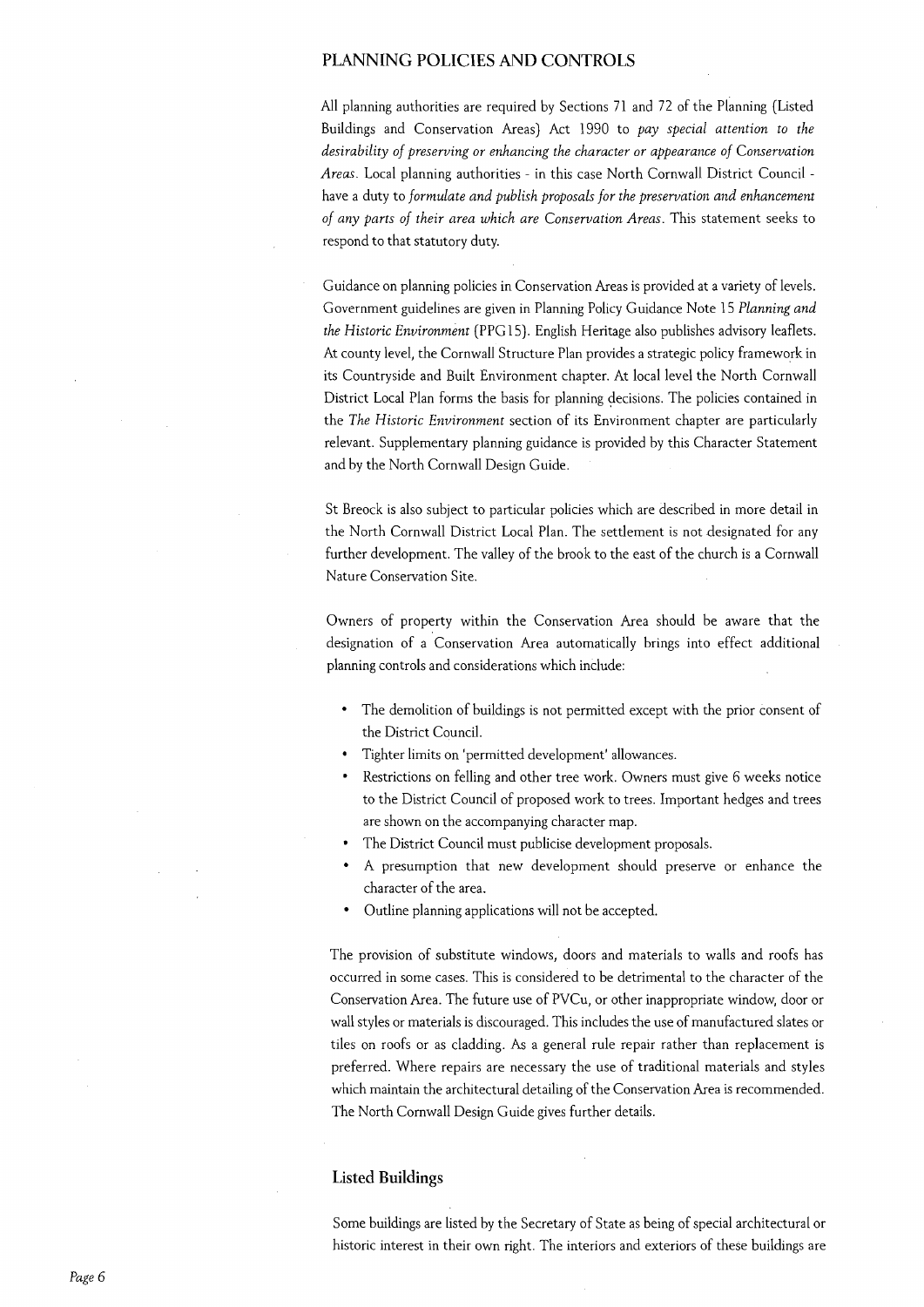protected by law and prior listed building consent is usually necessary from the District Council before any works of alteration, demolition or extension can be carried out. Such works could include re-roofing, rendering or painting walls, the alteration of doors and windows, replacing rainwater goods, the removal of internal fixtures or structural changes. Permission is also required for the erection of small buildings such as garden sheds within the grounds of a listed building, or for changes to gates, fences or walls enclosing it.

Buildings in St. Breock which are listed as being of special architectural or historic interest are shown on the accompanying character map.

#### AREAS OF OPPORTUNITY FOR ENHANCEMENT WITHIN THE CONSERVATION AREA

There are some features of St. Breock Conservation Area where there is scope for enhancement work. Responsibility rests with both private owners and public bodies. The suggestions below have been identified in conjunction with local people and are set out for consideration as opportunities arise. The District Council will take the lead in encouraging their implementation.

- The triangular common with its bench seat is an important open space. However, car parking on its margins is causing erosion. Some granite boulders, or other low-key profiling could be used to redefine the boundary between highway and amenity space.
- The co-operation of statutory undertakers will be sought to reduce the impact of overhead lines.

#### FURTHER INFORMATION

Documents and policies referred to above include: Department of the Environment/Department of National Heritage, PPG 15 : Planning Policy Guidance: Planning and the Historic Environment, HMSO 1994 English Heritage, Conservation Area Practice, October 1995 English Heritage, Development in the Historic Environment, June 1995 Cornwall County Council, Cornwall Structure Plan North Cornwall District Council, North Cornwall District Local Plan North Cornwall District Council, North Cornwall Design Guide Lake's Parochial History of the County of Cornwall, Vols. 1-4, 1867-72 0. J. Padel, Cornish Place Names, 1988

For further advice contact: Director of Planning & Development North Cornwall District Council 3/5 Barn Lane BODMIN PL31 1LZ

Tel. 01208 893333